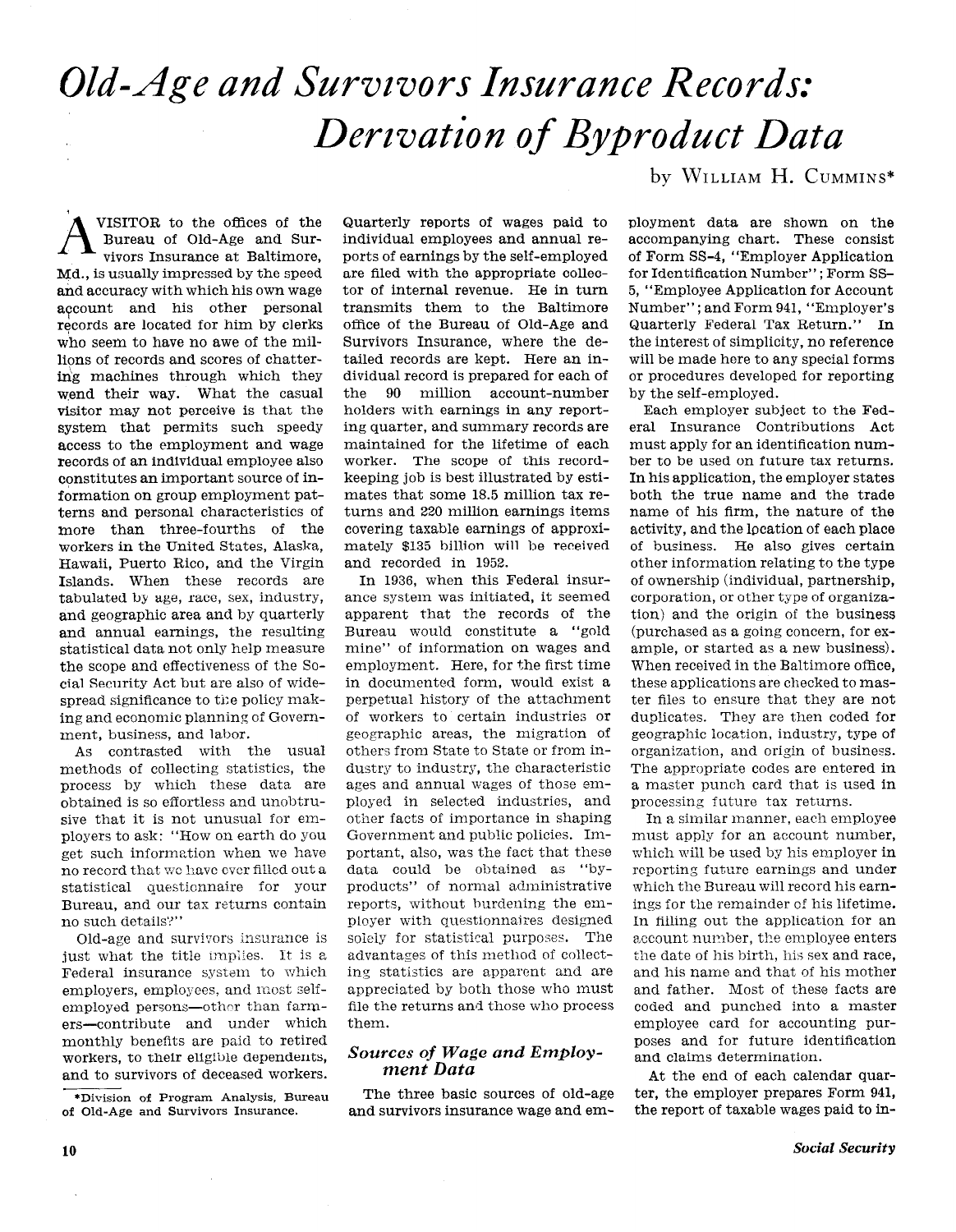dividual employees. On this tax re- a count of the workers who were em-<br>turn he also indicates the total num- ployed on the pay period ending Baltimore office, individual punch total taxable wages paid to them, and

turn he also indicates the total num-<br>ber of individuals who worked for him nearest the fifteenth day of the last cards are prepared for each employee ber of individuals who worked for him nearest the fifteenth day of the last cards are prepared for each employee during the period (wage items), the month of the quarter (pay-period) wage item. At this point, the employee month of the quarter (pay-period employment).

wage item. At this point, the employee wage cards contain only the

Basic sources of old-age and survivors insurance wage and employment data





Bulletin, July 1952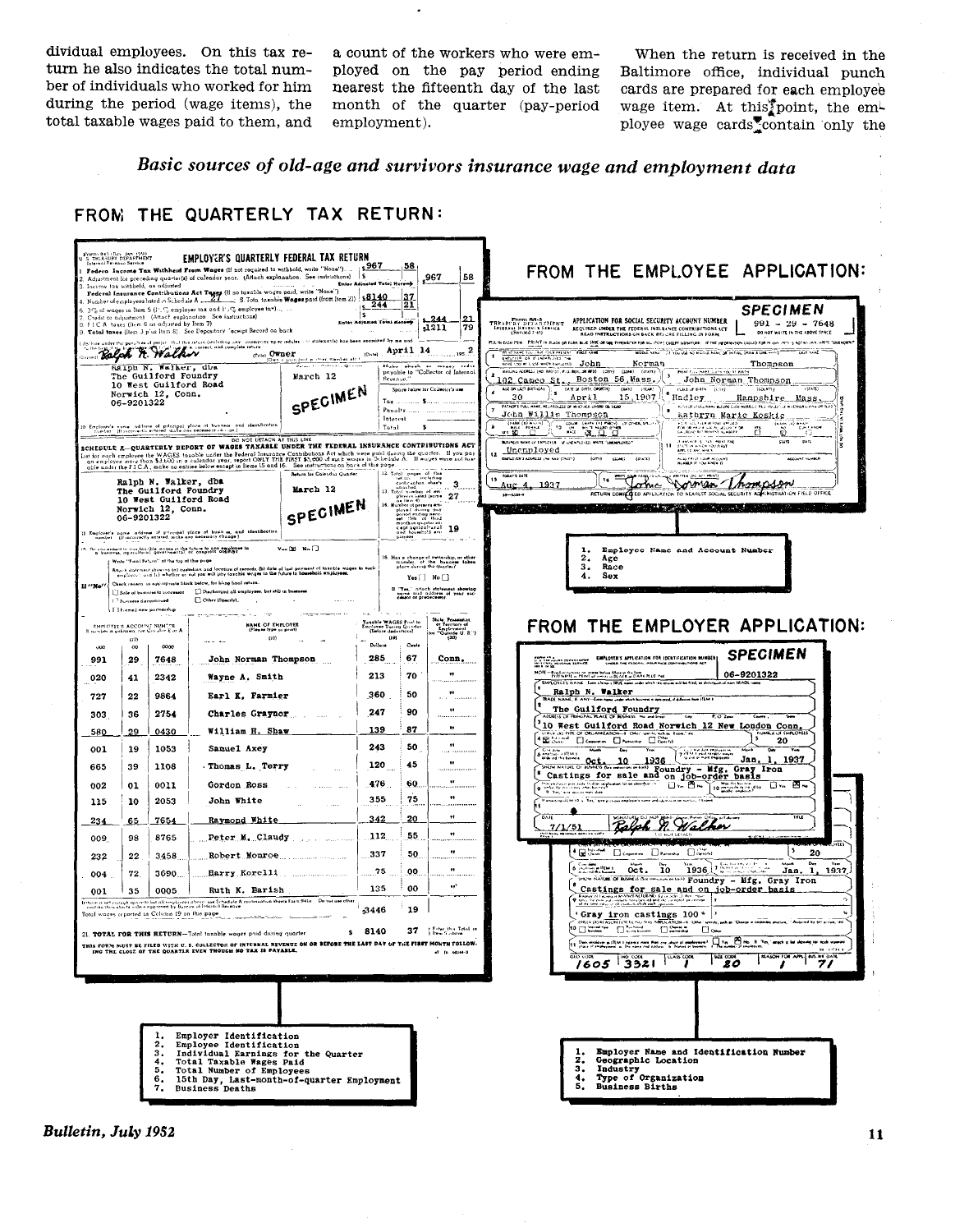employee's name, account number, and taxable wages for the quarter. An employer total card is likewise prepared, in which is punched the name and identification number of the employer, the calendar quarter, the number of wage items appearing on the return, the total taxable wages, and the pay-period employment. The individual wage cards are then summarized, and the total number of such cards and the total wages are compared with the corresponding figures on the employer total card. If the amounts are identical, the tax return is said to be "in balance," and the employer and employee cards are released for further processing.

When these punching and balancing operations have been completed for all tax returns received for a calendar quarter, two separate files of punch cards have been created. The first of these, the employer total cards, are mechanically matched (or collated) to the employer master-card files that contain the industrial and geographic codes for each employer. In this operation, the codes are transferred from the master card to the matching total card. The total cards now contain the name and identification number of the employer, his industrial and geographic codes, the total wages, total wage items, payperiod employment, and the calendar quarter covered by the report.

The employee wage cards are accumulated for four consecutive quarters, sorted in account-number sequence, and then mechanically matched with the employee mastercard file that contains the age, race, and sex codes for each employee. A sample' of employee wage cards is then selected for statistical purposes, and a new deck of statistical cards is prepared that omits information not essential to later statistical operations. These new cards, which might be called "worker cards," are then sorted by employer identification number and collated to the employer master-card file from which the appropriate industrial and geographic codes are obtained. Each worker card in the sample now contains the account number of the employee; his

 $\bar{1}$ 

 $\mathbb{R}^3_+$ 

age, race, and sex; his quarterly and annual taxable wages; the identification number of the employer; and the industrial and geographic codes.

## Types oj Available Data

It will be apparent that there are two broad categories of wage and employment data (as distinguished from claims and benefit statistics) that are available from these two sets of records.

The first of these, "employer statistics," provides information on the number of employing establishments, their births and mortality, and their wage payments and employment experiences, distributed by industry and geographic area. As a measure of employee distribution and business population, these data are valuable to business firms in determining areas of potential sales and quotas of established sales offices, and in conducting similar market research; to Government they have been useful in estimating the salary and wage component of national income, as a control on the accuracy and representativeness of statistical studies made on a sample basis by the Bureau of the Census and other agencies, and in defense planning. This type of information has widespread significance in economic analysis, and general public uses for the information have grown rapidly in recent years.

The second category, "employee statistics," is broad in scope and of diverse utility. At present, employee statistics find their greatest usefulness in analyses of current and proposed provisions of the Social Security Act; in studies of quarterly and annual earnings, guaranteed annual wages, and allied problems of employment duration and income maintenance; in research on problems of mortality and health, when correlated with data from other sources; in employment and manpower studies; and in formulating industrial pension plans. Eventually these data may have even greater value in general economic planning, for they provide information on employee earnings, by age, race, sex, industry, and geographic area; the recency and continuity of employment; mobility of workers in terms of geographic areas, industries, or individual employers; annual earnings by industry and area; and similar important characteristics of the labor force.

Many years have been expended in developing these data to their present level of usefulness, and many more will be required to exploit their full potentialities. Some of the more difficult problems encountered in developing the industrial and geographic breakdowns of these data, and the unique procedures devised to meet them, are described in the following paragraphs.

# Industrial and Geographic Classifications

It was recognized from the beginning of the program that the Bureau's wage and employment data would be of limited value unless they were classified by industrial activity and geographic location. Since geographic areas were so well defined, the selection of an appropriate code was dependent on the amount of detail ultimately needed in the tabulations. In the first few years of the program the Bureau used a geographic code consisting of six numerical digits, which identified the States, counties, and individual cities and towns. This code was supplanted by a four-digit classification, which separately identifies States, most counties, and cities that have county status.

The development of an appropriate industrial classification was a task of far greater magnitude, since no comprehensive and detailed code existed at the time. Numerous classifications had been developed by Government agencies for the industrial areas with which they were concerned, such as the Bureau of the Census classification of manufacturing establishments and the Bureau of Mines codes for mineral industries. Most of these codes, however, contained overlapping, partial, or obsolete groupings or large miscellaneous categories that reflected lack of interest in fringe industries or primary concern with the maintenance of established historical series.

As a first step, therefore, it was necessary to construct a complete industrial classification that would be applicable to the wide range of activities covered by the Social Security Act. To achieve comparability with

<sup>1</sup>For a description of sampling methods see the Bulletin, June 1951, pages 17-19.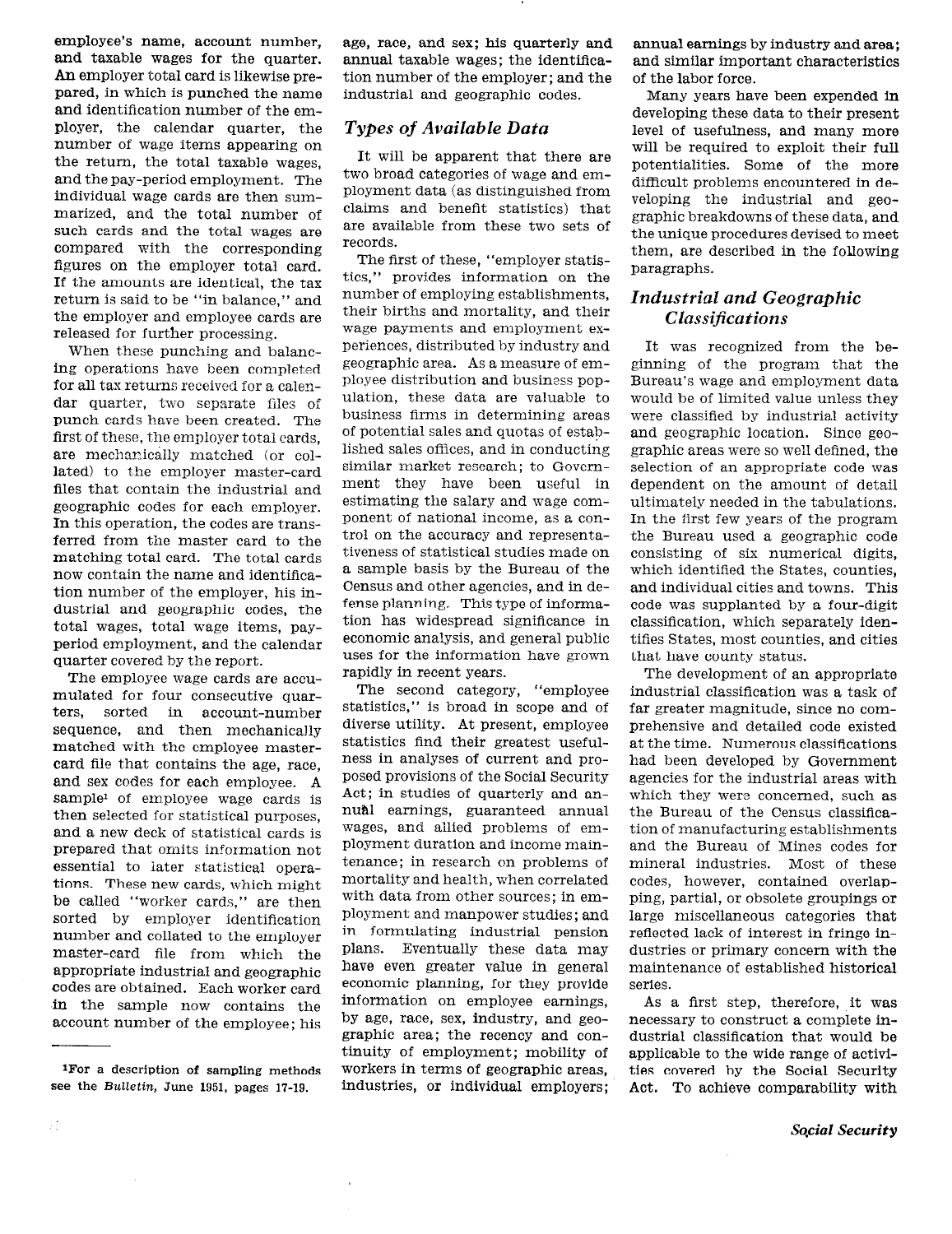the statistics produced by other agencies, it was desirable to utilize existing codes wherever feasible and to resolve areas of conflict between such codes. Early efforts initiated by the Social Security Board were soon joined with those of the Division of Statistical Standards, Bureau of the Budget, which then sponsored the development of a standard industrial classification.

In the interim, from 1937 until 1941, the Bureau of Old-Age and Survivors Insurance used the Social Security Board classification, which at that time consisted of about 70 major industry groups. While such codes were applicable to the majority of employer reports, the resulting data fell short of meeting administrative and analytical needs. Consequently, in 1942 questionnaires were sent to all covered employers to obtain current information on the nature of their business and the addresses of their establishments. At that time, the approved Standard Industrial Classification for manufacturing industries and the tentative code for nonmanufacturing industries promulgated by the Bureau of the Budget were applied to the newly refiled records. First steps toward a program of interagency coordination were taken when these coded questionnaires were transmitted to the State employment security agencies for incorporation of the codes in their records.

#### Establishment Reporting

About the same time, another important step was taken to correct one of the most serious obstacles to the production of accurate wage and employment data. Treasury Department regulations require that each employer file a consolidated report covering the employment of the entire firm. This method was satisfactory in handling reports filed by nearly 2 million "single-unit" firms that operated only one place of employment and whose total employment represented about 60 percent of that reported by all firms in a given quarter. It created a difficult statistical problem, however, with respect to some 20,000 "multi-unit" firms that operated nearly 200,000 establishments and whose quarterly employment accounted for the remaining 40 percent. Some method was needed to obtain a breakdown of the multi-unit employment and wages that were allocable to various industries and geographic areas.

In 1941, the Bureau of Old-Age and Survivors Insurance began making personal contacts with these multiunit employers to enlist their cooperation in the adoption and use of a voluntary procedure called "establishment reporting." This plan involved the grouping of employee names by establishment within the consolidated tax return, the identification of each group by means of an employerassigned number, and the filing of a master list of establishments with the Bureau. In effect, the plan provided a separate tax return for each such establishment, thus permitting more detail in the Bureau's industrial and geographic data. Contacts with the employers were highly favorable; more than 95 percent of the firms agreed to cooperate in the establishment reporting plan, and many who had originally declined to participate have since volunteered to do so.

Establishment reporting should not be construed as a statistical technique that is free from error. In most instances, individual payrolls permit accurate listings of employees for each of the establishments operated by the employer. This is particularly the case in the mining and manufacturing industries, or where the firm's various places of employment are widely dispersed geographically, large in size, or functionally dissimilar. The technique is not always applicable to the reports of some employers who maintain "confidential" payrolls on which are carried the names of executives who may actually work at various establishments of the company. A problem also exists in some of the retail and service industries, where numerous small establishments and a high incidence of employee transfers may make it impossible for the employer to show employee names by individual establishments. Such deviations from strict "establishment" reporting are relatively insignificant, affecting primarily the employer data on number and size of employing establishments and creating some minor inaccuracies at the county level in geographic tabulations of employee data.

## Rotational Refiling

Once the employer had received his identification number, he had no obligation to notify the Bureau when changes occurred in the nature of his business or in the geographic location of his establishment. Some periodic recontact with him was therefore necessary to maintain the accuracy and currency of industrial and geographic codes. Questionnaires sent to the whole body of employers at long-time intervals did not seem to be the answer, for such projects were costly and voluminous in scope and created peak loads for the Bureau that might interfere with its regular administrative functions. Moreover, while periodic mass refiling would result in high accuracy of classifications at a point in time, a steady but unknown amount of deterioration in codes would take place during the intervening years.

Comparative studies indicated that there were varying rates of change in the type of industrial activity and the physical location of establishments. Mining establishments, for example, by their very nature showed little or no change over a period of years, and to a lesser extent the same was true of the heavy manufacturing industries. In retail and wholesale trade, however, and in the personal-service industries such changes were more frequent and might have an important effect on the accuracy of the industrial statistics.

From these studies a system of "rotational refiling" was evolved, under which questionnaires were sent to selected industries at intervals of from 1 to 5 years, depending on the frequency of the changes occurring in the industry. To obtain closer coordination with the statistical work of the State employment security agencies and to avoid duplication of contacts with employers, arrangements were made to supply the agencies with copies of employer questionnaires under procedures that permitted the States to challenge industry codes assigned by the Bureau.

## Pay-Period Employment

Until recently, one additional problem remained unsolved with respect to the quarterly employer data. Since 1937, the employer's tax return